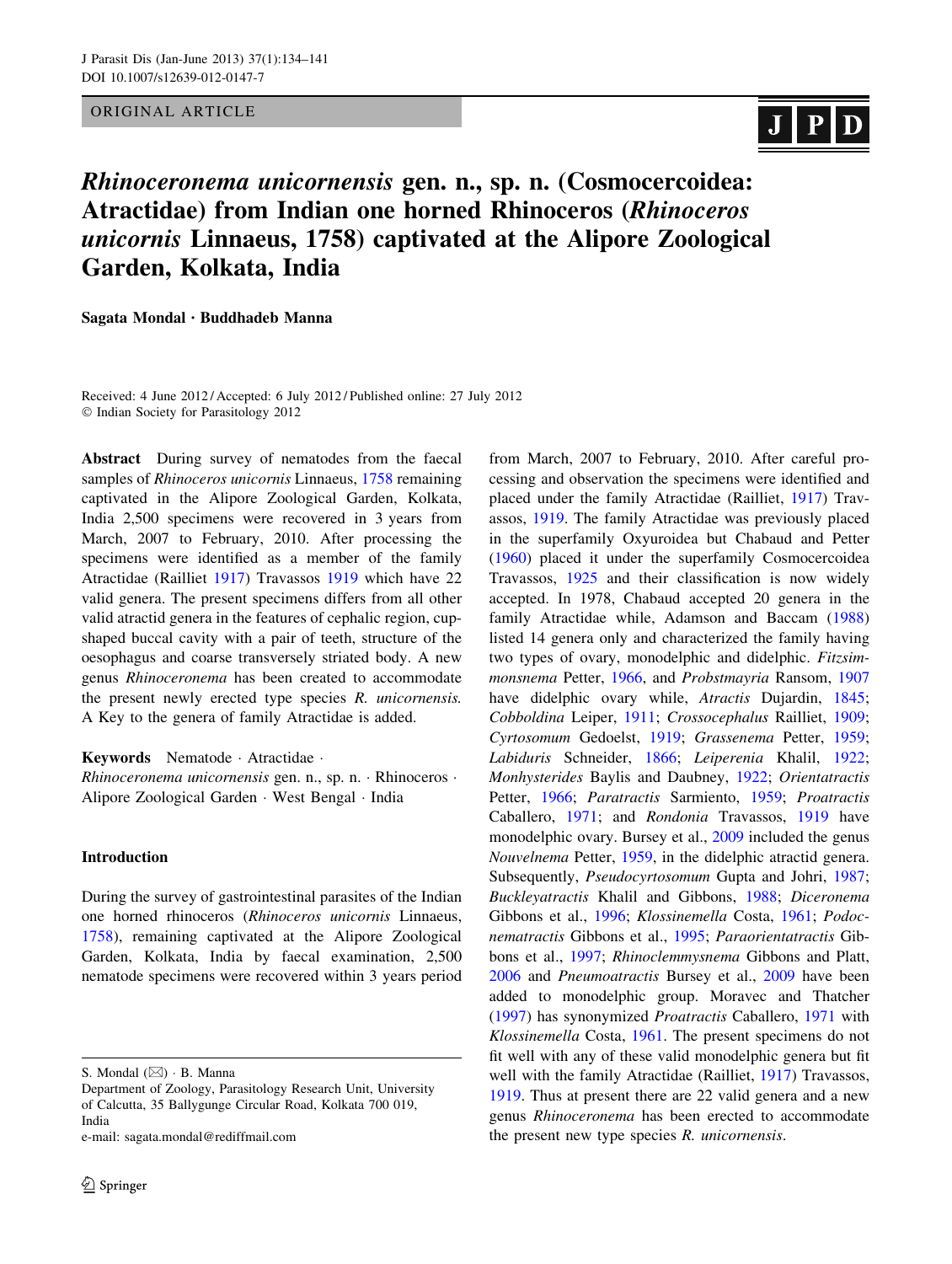#### <span id="page-1-0"></span>Materials and methods

Total 2,500 nematode specimens collected during the study period from the faeces of (Rhinoceros unicornis Linnaeus, [1758\)](#page-6-0) were fixed in 4 % FA (formalin: glacial acidic acid, 4:1) and subsequently stored in 70 % alcohol. Most of the specimens after fixation were dehydrated slowly (Seinhorst, [1959](#page-7-0), [1966](#page-7-0); Mondal and Manna, [2010](#page-6-0)), and were mounted in anhydrous glycerin and sealed with paraffin wax. Specimens were observed in different magnification under Zeiss trinocular research microscope. Figures were drawn with the aid of Camera Lucida. Mature larvated female specimens and juvenile females with little ovarian development were recovered from the stool samples of rhinoceros for 3 consecutive years. Measurements of the mature females are only provided. All measurements are in micrometer  $(\mu m)$ , unless otherwise stated. The

Fig. 1 Camera Lucida drawings of Rhinoceronema unicornensis gen. n., sp. n. A Whole body, B. Head, C. Gonad and vulval and anal region, D. Anterior region. E. Tail region, F. Cephalic region, en face view, G. Position of the excretory pore at the oesophageal-intestinal junction, H. Vulva and anal region

average measurements of 15 female specimens were taken and calculated  $\pm$  standard deviation. Range is mentioned in parenthesis.

# Results

#### Rhinoceronema gen. n. (Figs. 1, [2\)](#page-2-0)

Diagnosis: Nematoda, Cosmocercoidea, Atractidae. Worms are small, stout (Figs. 1A, [2](#page-2-0)A). Cuticle with coarse transverse striations; mouth with 6 prominent lips—one dorsal, one ventral, two subdorsal and two subventral in position, each lip is provided with a distinct papilla. Cephalic region with a pair of lateral amphids; buccal cavity small cupshaped with a pair of teeth, varies from 2.31–7.5 in length and 2.7–7.5 in width (Figs. 1B, F, [2](#page-2-0)B, C, H). Oesophagus is

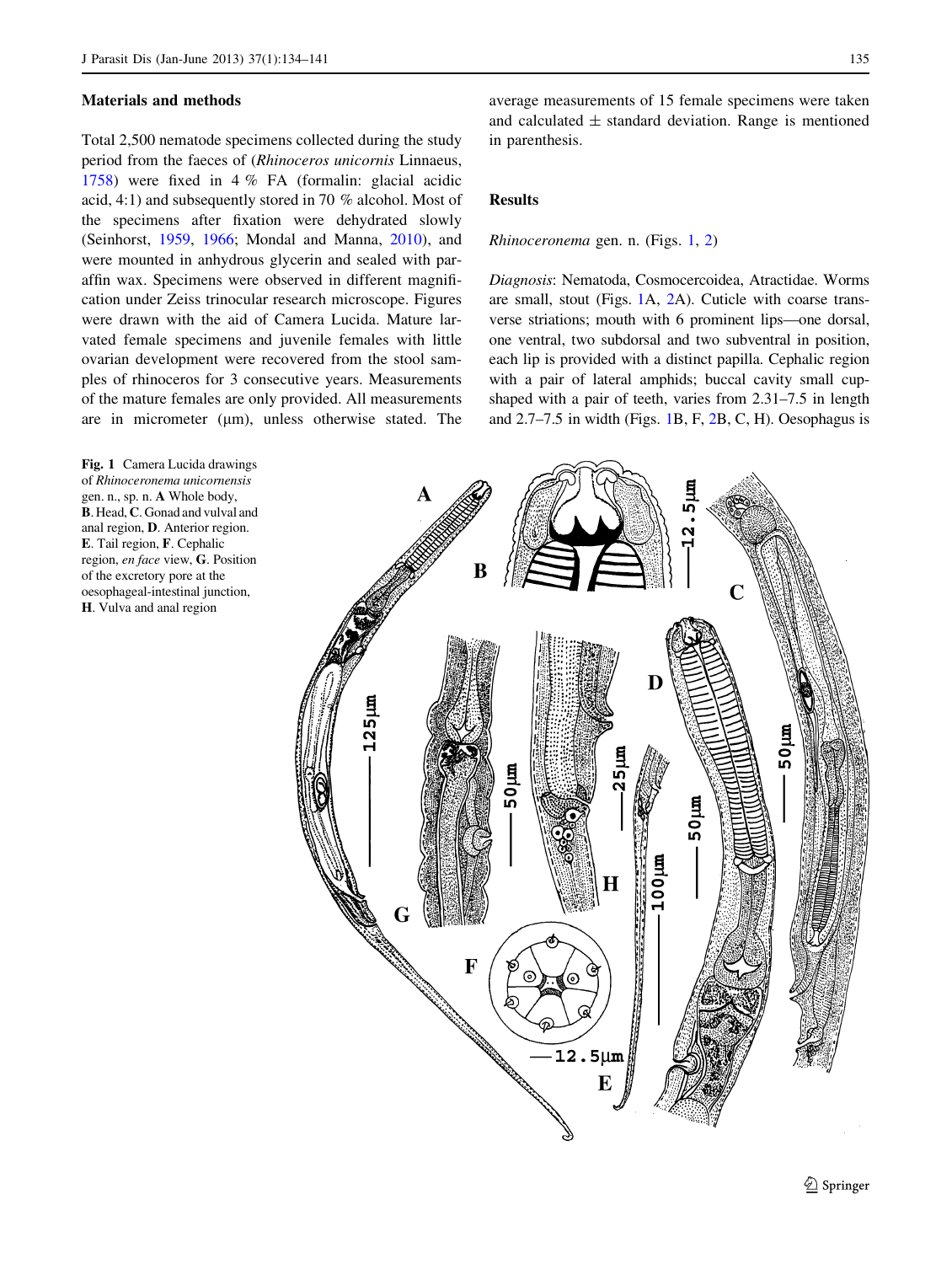<span id="page-2-0"></span>Fig. 2 Photomicrographs of Rhinoceronema unicornensis gen. n., sp. n. A. Whole body, B. Head region showing lips and buccal cavity, C. Buccal cavity showing a pair of teeth, D. Position of vulva and anus, E. Tail region, F. Anterior region, G. Excretory pore, H. Head region



clearly divided into corpus, isthmus and bulb, where the corpus is wider than isthmus, and the bulb is furnished with a vulvular apparatus (Figs. [1](#page-1-0)D, 2F). Excretory pore situated a little posterior to the oesophageal–intestinal junction (Figs. [1D](#page-1-0), G, 2G). Females are monodelphic, viviparous and vulva remains close to the anus (Figs. [1](#page-1-0)C, E, H, 2D). Female tail long, filamentous that ends into a blunt tip (Figs. [1E](#page-1-0), 2E). Male not known.

# Rhinoceronema unicornensis gen. n., sp. n. (Figs. [1](#page-1-0), 2)

## Description: type species

General: Worms are whitish, stout delicate hair-like, within 2 mm in length (Figs. [1A](#page-1-0), 2A). Female tail filamentous, very long,  $\sim$  >50 % of the entire body length and ends into a blunt tip (Figs. [1](#page-1-0)E, 2E).

#### Female (Holotype and 14 paratypes)

Body 1.54 mm  $\pm$  0.09 (1.33–1.72) mm long and 68.75  $\pm$  9.1  $(50-87.5)$  wide; Head diameter  $42.24 \pm 3.3$   $(39.6-49.5)$ ; Length of the lips  $6.01 \pm 1.2$  (4.25–7.5); Buccal cavity measuring  $23.98 \pm 3.8$  (16.5–29.7) long and  $17.42 \pm 3.6$ (13.2–23.1) thick; anterior oesophagus  $228 \pm 16.7$  (188.1– 247.5) long and  $30.8 \pm 5.2$  (23.1–39.6) wide, posterior oesophagus  $68.16 \pm 5.2$  (56.1–75.9) long and  $17.82 \pm 4$  $(13.2–23.1)$  wide, bulb  $53.02 \pm 4.7$   $(42.9–59.4)$  long and 43.34  $\pm$  3.2 (36.3–46.2) wide. Nerve ring at 234.96  $\pm$  16  $(198–260.7)$  and excretory pore at 416.66  $\pm$  28.5 (375–475),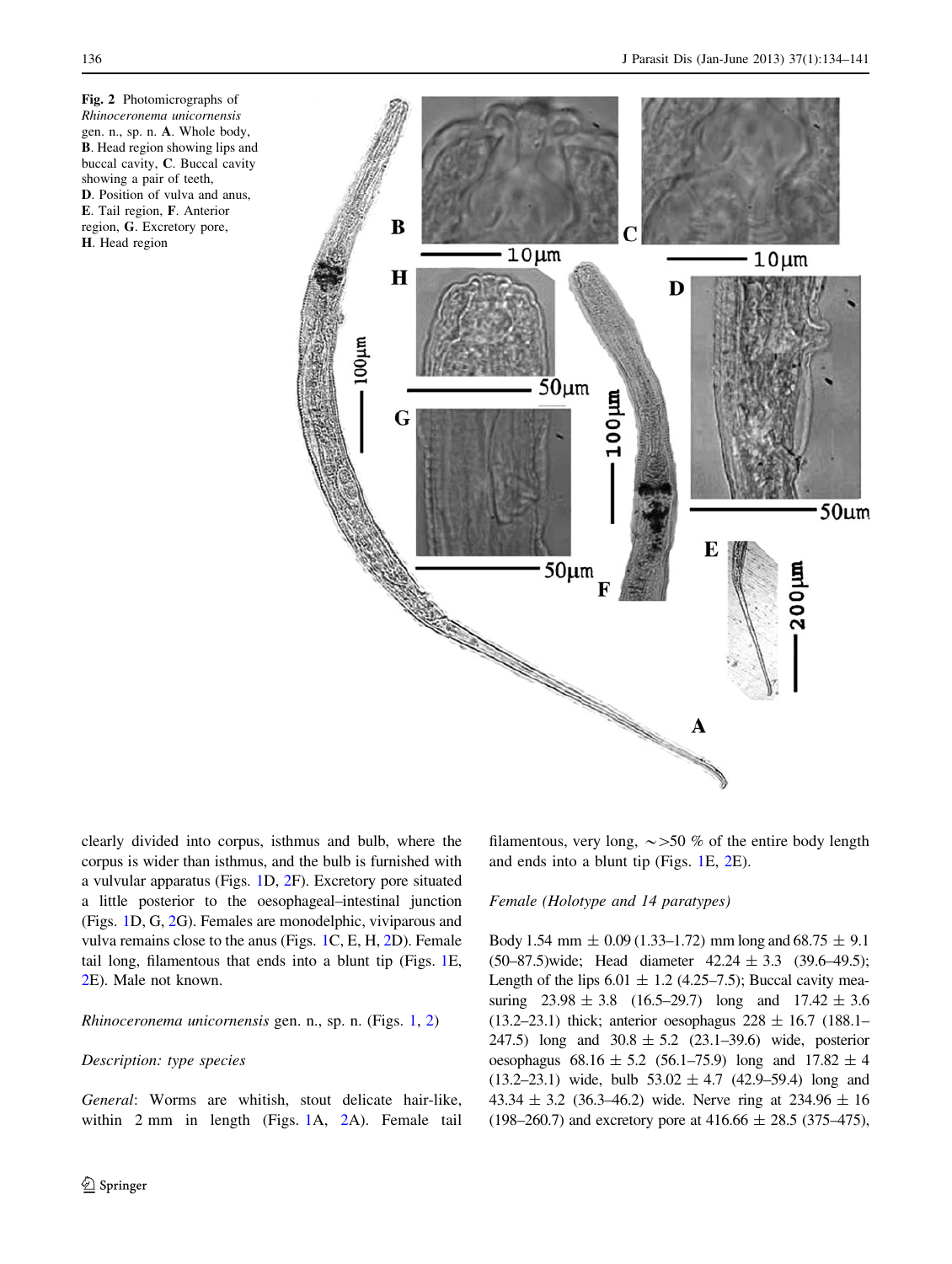both from anterior end; vulva post equatorial at 919.16  $\pm$  56.8  $(775–1037.5)$  and anus at 975.8  $\pm$  58.5 (825–1,100) both from anterior end. Distance from vulva to anus  $56.66 \pm 6.45$  $(50-62.5)$ . Gonad  $500.83 \pm 76.8$   $(325-587.5)$  long, monodelphic, uterus filled with more than two well developed larvae  $(1,000-1,300)$  long and  $25-37.5$  wide) and one or two eggs (66.0–100.0 long and 23.1–49.5 wide).; Tail filamentous,  $569.23 \pm 40.9$  (512.5–612.5) long.

| Male                    | Not found                                     |
|-------------------------|-----------------------------------------------|
| Deposition of Specimens | Holotype $(\varphi)$ with two                 |
|                         | Paratypes in one slide; and 3                 |
|                         | Paratypes $(\mathcal{Q}\mathcal{Q})$ in three |
|                         | separate slides, deposited at                 |
|                         | present to the nematode                       |
|                         | collection of Parasitology                    |
|                         | research unit, Department of                  |
|                         | Zoology, University of                        |
|                         | Calcutta, India Accession                     |
|                         | Nos. 000081 N/10; 000082 N/                   |
|                         | 10; 000083 N/10; 000084 N/                    |
|                         | 10:                                           |
| Type Host               | Indian one horned rhinoc-                     |
|                         | eros (Rhinoceros unicornis                    |
|                         | Linnaeus 1758)                                |
| Location                | Unknown, recovered from                       |
|                         | faecal matter of the host                     |
| Type Locality           | Alipore Zoological Garden,                    |
|                         | Kolkata, West Bengal, India                   |
| Duration of Collection  | March, 2007 to February, 2010                 |
| Type species            | Rhinoceronema unicornensis                    |
|                         | gen. n., sp. n.                               |
|                         |                                               |

## Discussion

The oesophagus is clearly divided into, anterior and posterior part in the present specimen; the posterior part is with a distal bulb furnished with a vulvulus apparatus. Females viviparous, vulva situated in the posterior part of the body. So the present specimen is placed in the family Atractidae (Railliet, [1917\)](#page-6-0) Travassos, [1919](#page-7-0).

Due to the presence of noncosmocercid oesophagus, anterior cuticular structures, monodelphic reproductive system and absence of specialized anterior cuticular structures, the genera Atractis, Cyrtosomum, Leiperenia, Monhysterides, Paratractis, Rondonia, and Pneumoatractis come closer to the present specimen. The present genus differs from all other genera of the family Atractidae in

having a cup-shaped buccal capsule with a pair of subventral teeth, non cosmocercid oesophagus, body with coarsely transverse striation restricted before the beginning of the tail. The present specimen has a smooth dorsal surface, while Paratractis, Buckleyatractis, and Podocnematractis have scale-like cuticular projections along the dorsal surface of the body (Khalil and Gibbons, [1988](#page-6-0); Gibbons et al., [1995](#page-6-0)), and *Paraorientatractis* has semiannules on the dorsal surface of the body (Gibbons et al., [1997](#page-6-0)). The present specimen has no cuticular formations in the cephalic region but Cobboldina, Crossocephalus, Grassenema, Klossinemella, and Orientatractis have specialized cuticular formations around the mouth (Chabaud, [1978](#page-6-0)). Pseudocyrtosomum is separated from the present specimen due to the position of the vulva and the structure of the oesophagus. Again, Labiduris is separated from the present specimen due to the presence of ventrally directed mouth (Chabaud, [1978](#page-6-0)). In Leiperenia, the anterior part of the oesophagus is one-fourth of total length (Chabaud, [1978](#page-6-0)), while in the present specimen, the anterior part is more than half of total length. Pneumoatractis have 3 prominent lips and cuticle with fine transverse striations while, the present specimen have 6 prominent lips and cuticle with coarse transverse striations. The present specimens have very prominent lips whereas Monhysterides lacks lips (Chabaud [1978](#page-6-0)). In the present specimen, the excretory pore is situated posterior to the esophageal bulb, whereas in Rhinoclemmysnema and Cyrtosomum the excretory pore is situated anterior to the esophageal bulb. In Diceronema, spines are restricted to the ventral surface of the female tail (Gibbons et al., [1996](#page-6-0)), whereas, the present specimen shows smooth ventral surface of the female tail. The present specimen have a cup-shaped buccal capsule with a pair of subventral teeth, while it is absent in the genus Atractis. The females of the present specimen have separate openings for vulva and anus, whereas the females of Rondonia possess a cloaca (Chabaud, [1978](#page-6-0)).

Lastly, the present specimen can further be separated from Fitzsimmonsnema Petter, [1966](#page-6-0) and Probstmayria Ransom, [1907](#page-6-0) by the nature of reproductive system (monodelphic reproductive system vs. didelphic reproductive system in the last two).

Etymology: Considering all these differences the present genus is new to science and the authors suggest the name of the new genus as Rhinoceronema and the type species as Rhinoceronema unicornensis gen. n., sp. n. after the generic and species name of its host respectively, captivated at the Alipore Zoological Garden in Kolkata, West Bengal, India.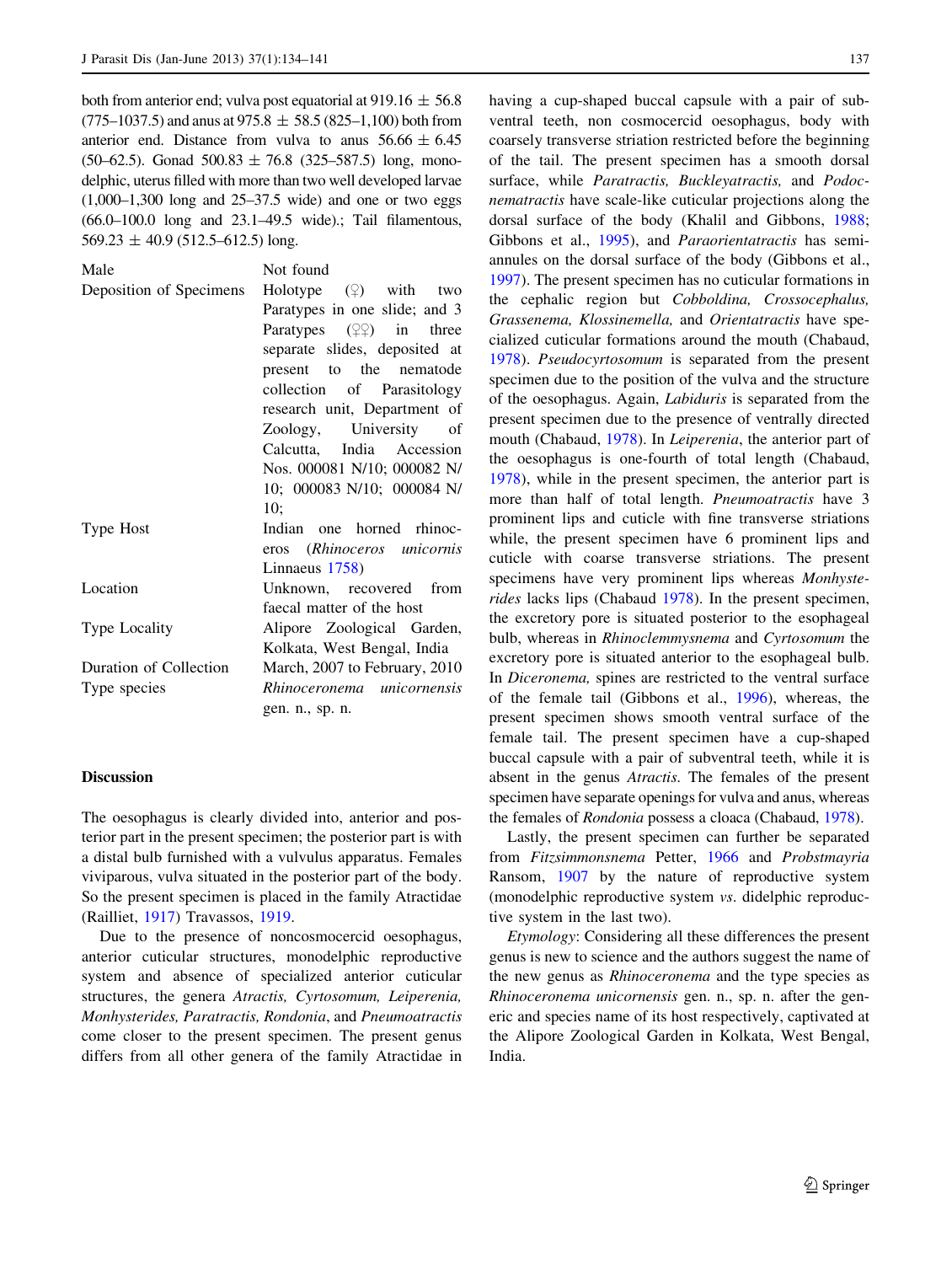**Key to the Genera of the Family Atractidae (Railliet, 1917) Travassos, 1919 following Chabaud (1978)** (23 genera are included here including the present new genus) **:** 

| 2. | Oral opening elongated in lateral axis. Pharyngeal part of oesophagus forming     |  |
|----|-----------------------------------------------------------------------------------|--|
|    | small buccal cavity. Parasites of intestine of Hyracoidea.                        |  |
|    |                                                                                   |  |
|    | Oral opening not elongated . Pharyngeal part of oesophagus not forming buccal     |  |
|    | 3<br>cavity.                                                                      |  |
|    |                                                                                   |  |
|    | 3. Tail of male rather short. Parasites of reptiles Fitzsimmonsnema Petter, 1966  |  |
|    | Tail of male terminated by long filament. Parasites of intestine of Equidae and   |  |
|    |                                                                                   |  |
| 4. |                                                                                   |  |
|    |                                                                                   |  |
|    |                                                                                   |  |
| 5. | 6                                                                                 |  |
|    | 7                                                                                 |  |
|    |                                                                                   |  |
| 6. | Mouth with two rudimentary lips, with cup-shaped buccal capsule. Parasites        |  |
|    |                                                                                   |  |
|    | Mouth with 6 lips, cup-shaped buccal cavity with a pair of sub ventral teeth.     |  |
|    |                                                                                   |  |
|    | Mouth with more than 6 lips, without buccal capsule. Parasites of elephant.       |  |
|    |                                                                                   |  |
| 7. | Pharynx without pectinated laminae. Parasites of intestine of Hyracoidea.         |  |
|    |                                                                                   |  |
|    | 8                                                                                 |  |
|    |                                                                                   |  |
|    | 8. Mouth with 3 pairs of pectinated laminae. Parasites of equides and Rhinoceros. |  |
|    |                                                                                   |  |
|    | Mouth with two large lateral pointed elevations and no lamina. Parasites of       |  |
|    |                                                                                   |  |
| 9. |                                                                                   |  |
|    |                                                                                   |  |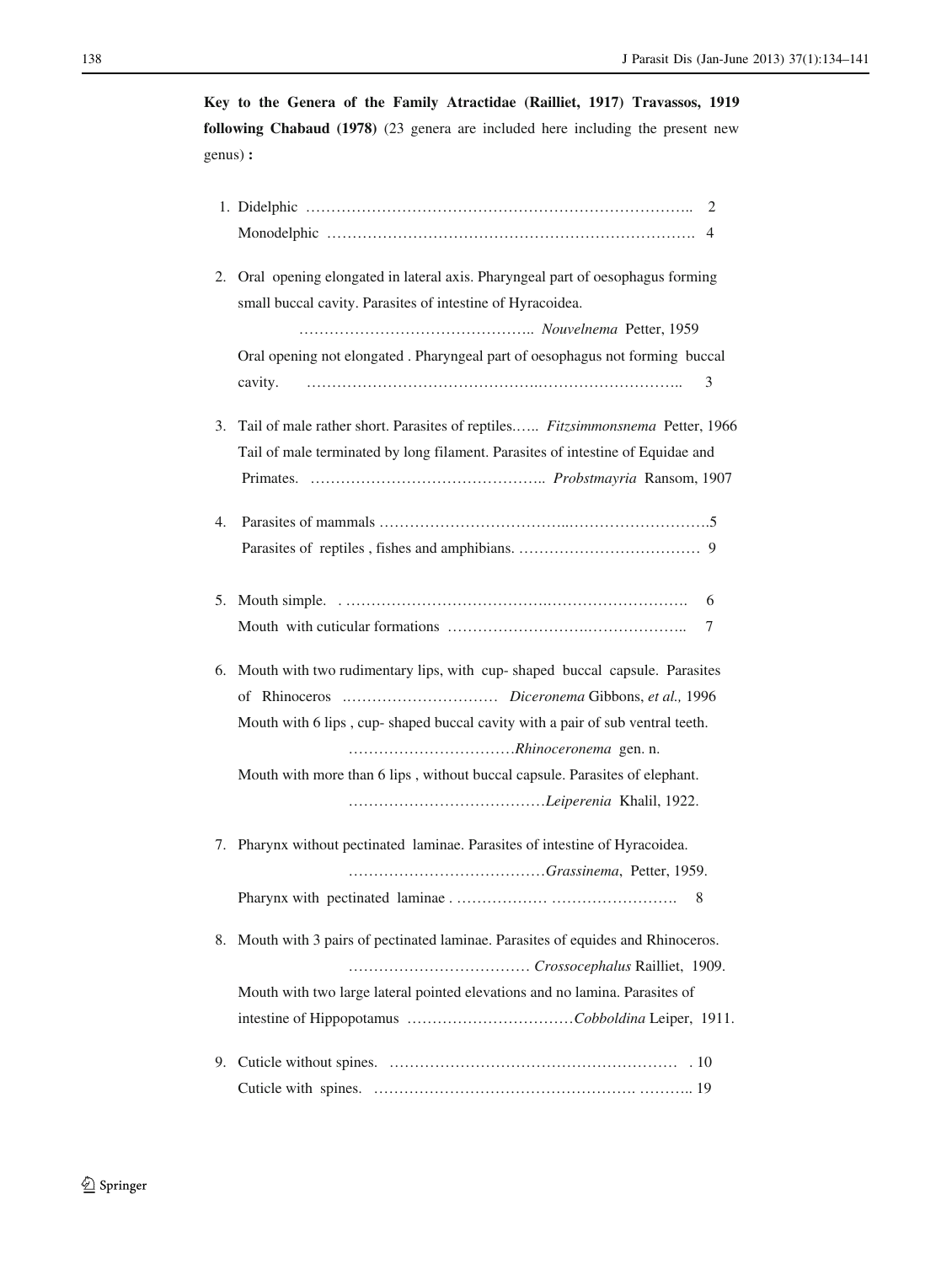| 10. Vulva opening into rectum forming cloaca.  Rondonia Travassos,, 1919.      |
|--------------------------------------------------------------------------------|
|                                                                                |
| 11. Mouth without lips. Parasites of fish and reptiles.                        |
| Monhysterides Baylis and Daubney, 1922.                                        |
|                                                                                |
|                                                                                |
| Oral opening ventrally displaced. Subventral lip with a fringe. Parasites of   |
|                                                                                |
|                                                                                |
|                                                                                |
| 14. Lips with small tongue–like cuticular expansions surrounding oral opening. |
| Parasites of intestine of fish.  Klossinemella Costa, 1961.                    |
| Lips without small tongue-like cuticular expansions surrounding oral opening.  |
|                                                                                |
| 15.                                                                            |
| Mouth with four lips  Paraorientatractis Gibbons et al., 1997.                 |
|                                                                                |
| 16. Vulva close to anus . Lung parasites of turtles                            |
| Pneumoatractis Bursey et al., 2009                                             |
| Vulva pre or post-equatorial. Lung parasites of turtles.                       |
| Pseudocyrtosomum Gupta & Johri, 1987.                                          |
|                                                                                |
| Tail long.                                                                     |

18. Buccal capsule present. Excretory-pore anterior to oesophageal bulb. Parasites of turtle …………………… *Rhinoclemmysnema* Gibbons and Platt, 2006. Buccal capsule absent. Excretory-pore posterior to oesophageal bulb. Parasites of Reptiles , amphibians and fishes. ………………… *Atractis* Dujardin, 1845.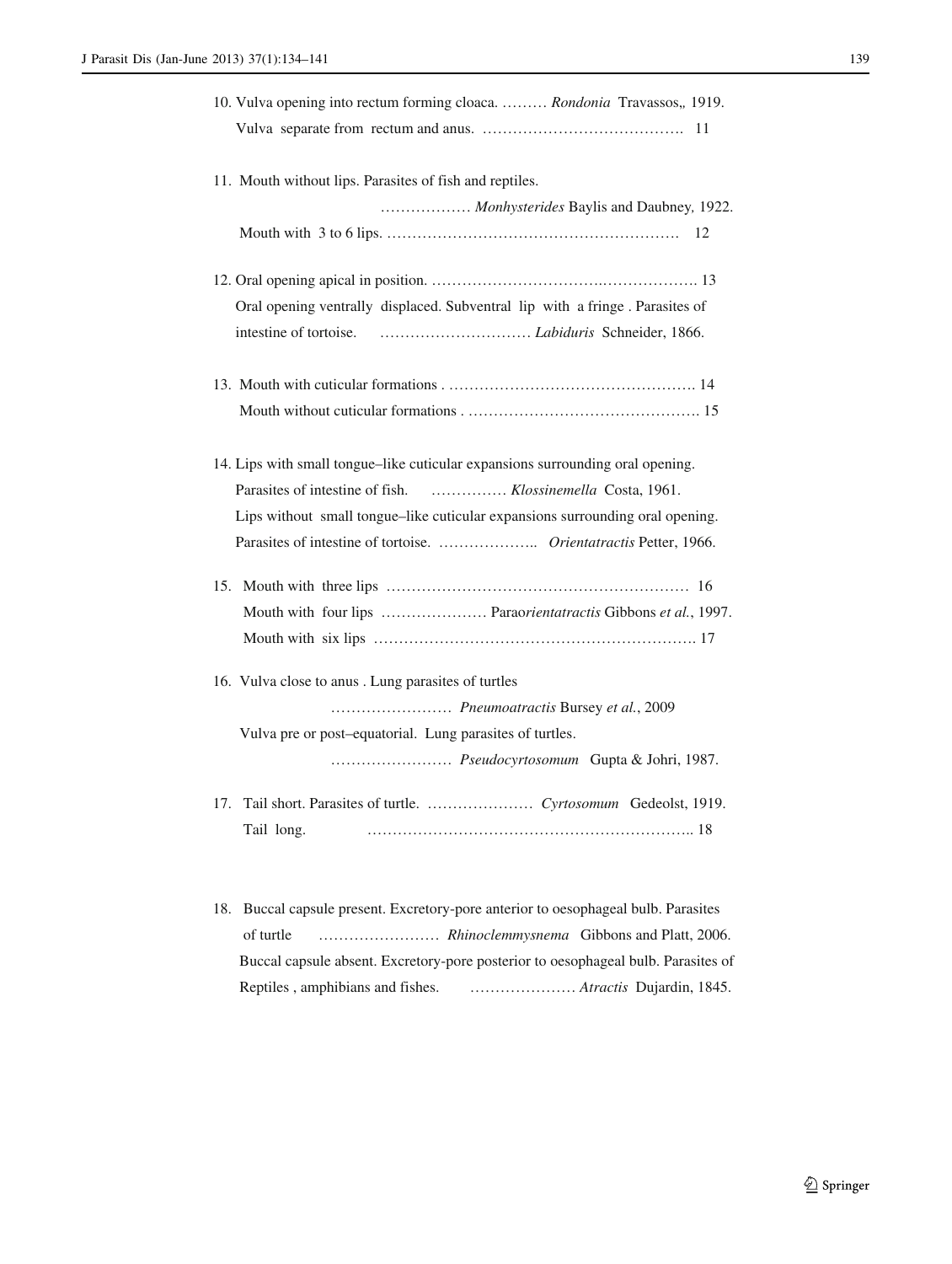<span id="page-6-0"></span>19. Cuticle covered with many spines alternating in diagonal rows. ………….. 20

Only posterior dorsal surface of the body with or without spines. Parasites of

intestine of reptiles………………… *Podocnematractis* Gibbons *et al.*, 1995.

20. Spines extend along entire length of body. in diagonal rows. Parasites of intestine

of turtle. …………………………….. *Paratractis* Sarmiento, 1959

Spines vary in arrangement and differing in shape and size. Parasites of intestine

of Reptiles …………………… *Buckleyatractis* Khalil and Gibbons*,*1988.

Acknowledgments The authors are grateful to Sri S.R. Dey Sarkar, Senior assistant (Retd.), Nemathelminthes Section, Zoological Survey of India, Kolkata for his valuable help and suggestions in identification of nematodes and the staff of Alipore Zoological Garden, Kolkata, for their help in collection of the Parasites. The authors are also grateful to the Director and Deputy Director, Alipore Zoological Garden, Kolkata for their kind permission of collecting the parasites and frequent visit to the zoos. The authors are also thankful to the Head, Department of Zoology, University of Calcutta, for his kind permission in conducting the research works.

#### **References**

- Adamson ML, Baccam D (1988) Systematic revision of the Atractidae sensuChabaud (1978) (Nematoda; Cosmocercoidea); Maracaya belemensis n.sp. and Apletana albae n. sp. from Amphisbaena alba in Brazil. Can J Zool 66:1857–1864
- Baylis HA, Daubney R (1922) Report on the parasitic nematodes in the collection of the Zoological Survey of India. Memoirs Indian Mus 7:263–347
- Bursey CR, Reavill D, Greiner E (2009) Pneumoatractis podocnemis n. gen., n.sp. (Nematoda: Atractidae) from the yellow-spotted Amazon River Turtle, Podocnemis unifilis (Testudines: Pelomedusidae). Comp Parasitol 76:149–153
- Caballero GR (1971) Contribucion al conocimiento de lo nematodes que parasitan alos reptiles de Mexico. I. Descripcion de Proatractis parvicapiticoronata n.g., n. sp., parasite de Testudines. Rev Biol Trop 18:149–154
- Chabaud AG (1978) CIH Keys to the Nematode parasites of vertebrates. No. 6. Keysto genera of the superfamilies Cosmocercoidea, Seuratoidea, Heterakoideaand Subuluroidea Commonwealth Agricultural Bureaux, Farnham Royal, Buckinghamshire, UK p 71
- Chabaud AG, Petter AJ (1960) Sur les nèmatodes Atractides. Libro Homenaje, E (ed) Caballero, pp 465–470
- Costa SCG (1961) Sobre a systemática da familia cobboldinae Skrjabin, 1948(Nematoda). Atas Sociedade de Biologia do Rio de Janeiro. 5:30–32
- Dujardin MF (1845) Histoire naturelle des helminthes or vers intestinaux. Paris, p 654
- Gedoelst L (1919) Un oxyuridé nouveau parasite d'un reptile. Comptes Rendus SocietyBiology Paris 82:910–913
- Gibbons LM, Platt TR (2006) Rhinoclemmysnema n. g. and three new species of nematodes of the family Atractidae (Cosmocercoidea), with notes on the helminth fauna of Rhinclemmys pulcherrima (Testudines: Bataguridae) in Costa Rica. J Helminthol 80:333–340
- Gibbons LM, Khalil LF, Marinkelle CJ (1995) A new nematode genus, Podocnematractis, for Atractis ortleppi Thapar, 1925 (Cosmocercoidea, Atractidae) and the description of another new species, P. colombiaensis from turtles Podocnemis spp. in Colombia. Syst Parasitol 30:47–56
- Gibbons LM, Knapp SE, Krecek RC (1996) Diceronema versterae gen. n., sp. n. (Actractidae; Cosmocercoidea) from the black rhinoceros, Diceros bicornisbicornis, in South Africa. J Helminthol Soc Wash 63:98–104
- Gibbons LM, Khalil LF, Marinkelle CJ (1997) Paraorientatractis semiannulatan. g., n. sp. (Cosmocercoidea: Atractidae) from the large intestine of the side-necked turtle, Podocnemis unifilis Troschel, 1848 (Testudines: Pelomedusidae) in Brazil. Mem Inst Oswaldo Cruz 92:359–364
- Gupta V, Johri S (1987) On a new genus Pseudocyrtosomum (Atractidae: Nematoda) From Kachuga dhongoka Gray From Lucknow, U.P. Indian J Helminthol xxxix: 83–87
- Khalil M (1922) A preliminary note on some new nematode parasites from the elephant. Ann Mag Nat History 9:212
- Khalil LF, Gibbons LM (1988) Two nematodes, Paratractis hystrix (Diesing, 1851) and Buckleyatractis marinkelli n. g., n. sp. (Atractidae: Cosmocercoidea) from Podocnemis spp. in Colombia. Syst Parasitol 12:187–198
- Leiper T (1911) Some new parasitic nematodes from tropical Africa. Proc Zool Soc Lond. 12:549–555
- Linnaeus C (1758) Systema Naturae per Regna Tria Naturae, secundum Classes, Ordines, Genera, Species, cum Characteribus, Differentiis, Synonymis, Locis. Tomus I. Laurentii Salvii, Holmiae (Stockholm), 1–823
- Mondal S, Manna B (2010) Probstmayria bengalensis n.sp. (Cosmocercoidea: Atractidae) in captive Indian one horned rhinoceros (Rhinoceros unicornis) from Alipore Zoological Garden, Calcutta, West Bengal, India. Proc Zool Soc Calcutta 63(2):129–134
- Moravec F, Thatcher VE (1997) New data on the morphology and systematic status of Klossinemella iheringi (Nematoda: Atractidae) from an Amazonian serrasalmid fish. Folia Parasitol 44:48–54
- Petter AJ (1959) Deux nouveaux genres do nematodes Atractidos, parasites du daman des rochers [Procavia ruficeps (Ehrenberg)]. Bulletin de la Société Zoologique de France 84:195–204
- Petter AJ (1966) Équilibre des espèces dans les populations de nématodes parasites du colon des tortues terrestres. Mémoires du Muséum national d'Histoire naturelle 39:3-252
- Railliet A (1909) Probstmayria vivipara, nèmatode du cheval. Recueil de Médecine Véterinaire. Paris, 86:336
- Railliet A (1917) L'oxyurose des équidés. Recueil de Médecine Véterinaire 93:517-541
- Ransom BH (1907) Probstmayria vivipara (Probstmayr, 1865) Ransom, 1907, a nematode of horses heretofore unreported from the United States. Trans Am Microsc Soc 27:33–41